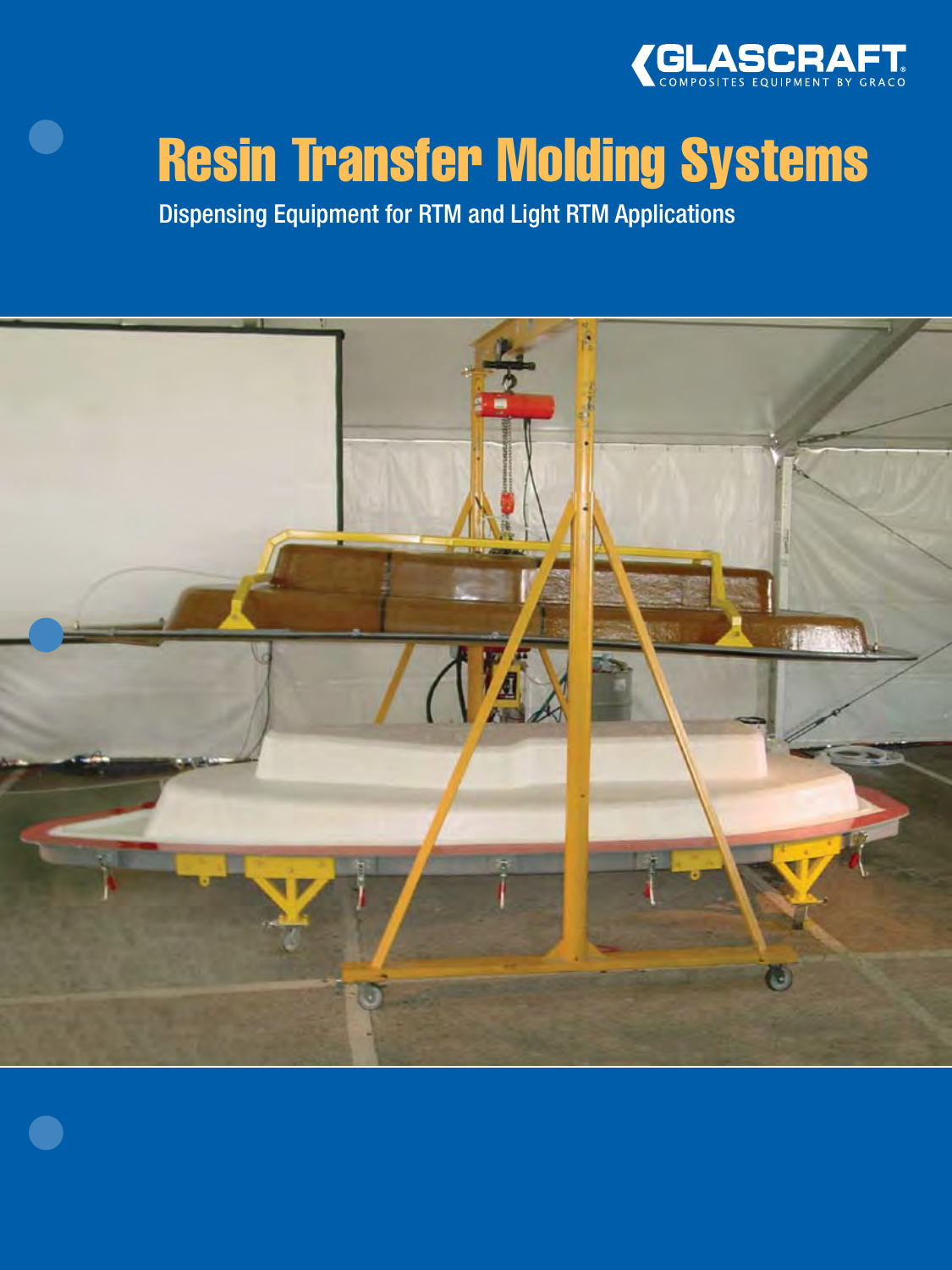# GlasCraft® RTM Systems

# A full line of solutions for resin transfer molding

Resin transfer molding (RTM) is a closed mold manufacturing process. Finished parts are made by introducing polyester or vinyl ester resins into closed molds containing fiberglass, carbon or other reinforcements.

Whether your process is traditional RTM, Light RTM, Vacuum Infusion Process (VIP), Closed Cavity Bag Molding (CCBM), or other similar process, GlasCraft offers a complete line of RTM systems to fit your application.

#### GlasCraft RTM Systems provide control at low pressure – the key to successful Light RTM injection

- Engineered for low-pressure injection of polyester and vinyl ester resins
- Accu-Pressure sensor monitors and controls pressure
- Entry-level to automated, high-volume production models are available

#### Typical applications:

- Marine and watercraft
- Pool and spa
- Bathware
- Consumer products
- Automotive panels and parts
- Aircraft components

### *Touch-screen PLC*

Programmable machine functions – from injection volume to catalyst ratio (depending on options)

|                 | enter the control of |                 |
|-----------------|----------------------|-----------------|
| <b>POSITION</b> | <b>HOSE</b>          | 0109.90011<br>m |
|                 |                      |                 |
| LIME            |                      | 0.01%           |
|                 | LICEPEL              |                 |

#### *Superior recirculation*

- Allows resin and catalyst to cycle to the dispense head and back to the containers, unmixed
- Keeps pigments and fillers suspended in the resin
- Allows line to be de-gassed without wasting material

#### *Spartan Dispense Head*

Provides excellent mix of resin and catalyst, and trouble-free injection as well *Positive Feed Catalyst pump*

Allows for infinite adjustment of catalyst percentage – no tools required

## *Air Purge/Solvent Flush*

For quick, efficient maintenance cleaning

#### *Accu-Pressure Sensor*

- Regulates, monitors and controls injection pressure
- Stops material from dispensing if injection pressures go above the user set point
- Prevents molds from becoming over-pressured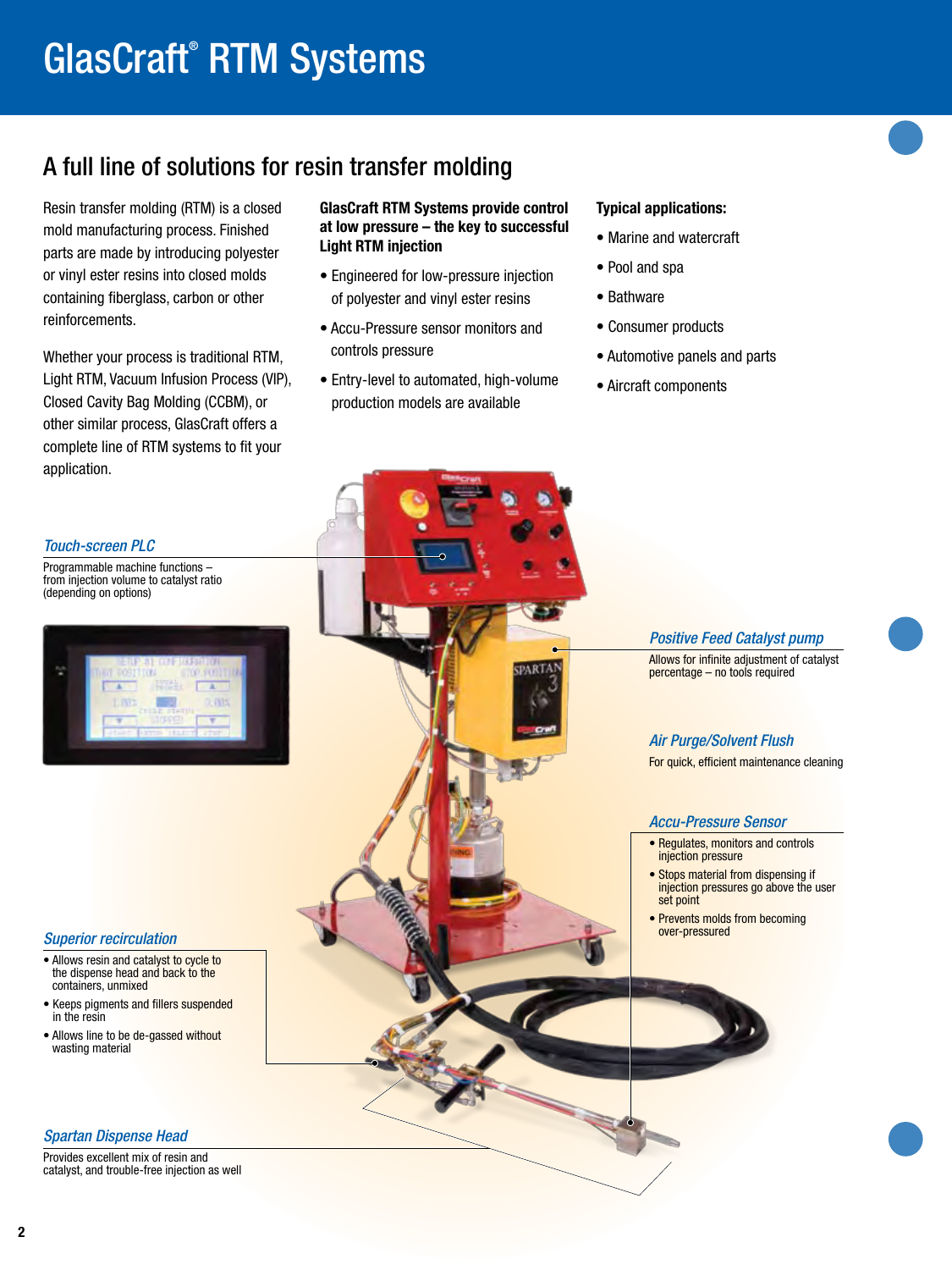

# Advanced features for automated, high-volume RTM production

Advanced GlasCraft models are available with the following:

#### Touch screen PLC

Programmable logic controller allows you to program injection volume and catalyst ratio settings. Reduces operator error. Results in less wasted material and improved productivity.

#### Programmable digital air/solvent flush

Flushes out the static mixer with a pre-programmed amount of solvent. Can be used in combination with the air purge function for extra cleaning power.

#### Programmable Automatic Catalyst (PAC)

Ideal for manufacturers of larger parts. PAC allows you to program and adjust catalyst ratios for the injection cycle. By reducing the catalyst required for the first infusion of material, and increasing the catalyst during the last part of the infusion cycle, the part cures at a more even rate.

#### Programmable Radio Frequency Identification tags (RFID)

Each mold in your plant gets a unique RFID tag that you program with specific parameters such as amount of resin required and a catalyst injection profile. The operator simply scans the tag and the machine automatically loads the pre-programmed settings. RFID tags eliminate operator error and programming errors, and save wasted material as well.

In addition, RFID tags provide your facility with unlimited programming potential. That's because the system only stores the current RFID tag's dispense parameters. Since all molding parameters are stored on each chip, you can have an unlimited number of RFIDtagged molds in your production facility.

#### Password Protected PLC

Spartan 3 PLC with PAC and RFID systems are designed with password protection so that operators cannot change mold settings and parameters.

# *Advantages of RTM*

A growing number of companies are moving to closed mold processes because it offers many significant benefits:

- Less wasted material
- Faster gel and cure times
- Uniform part size and thickness
- Consistent material usage
- Finished surface on both sides
- Reduced VOC emissions less environmental impact
- Higher glass content which results in lighter weight parts